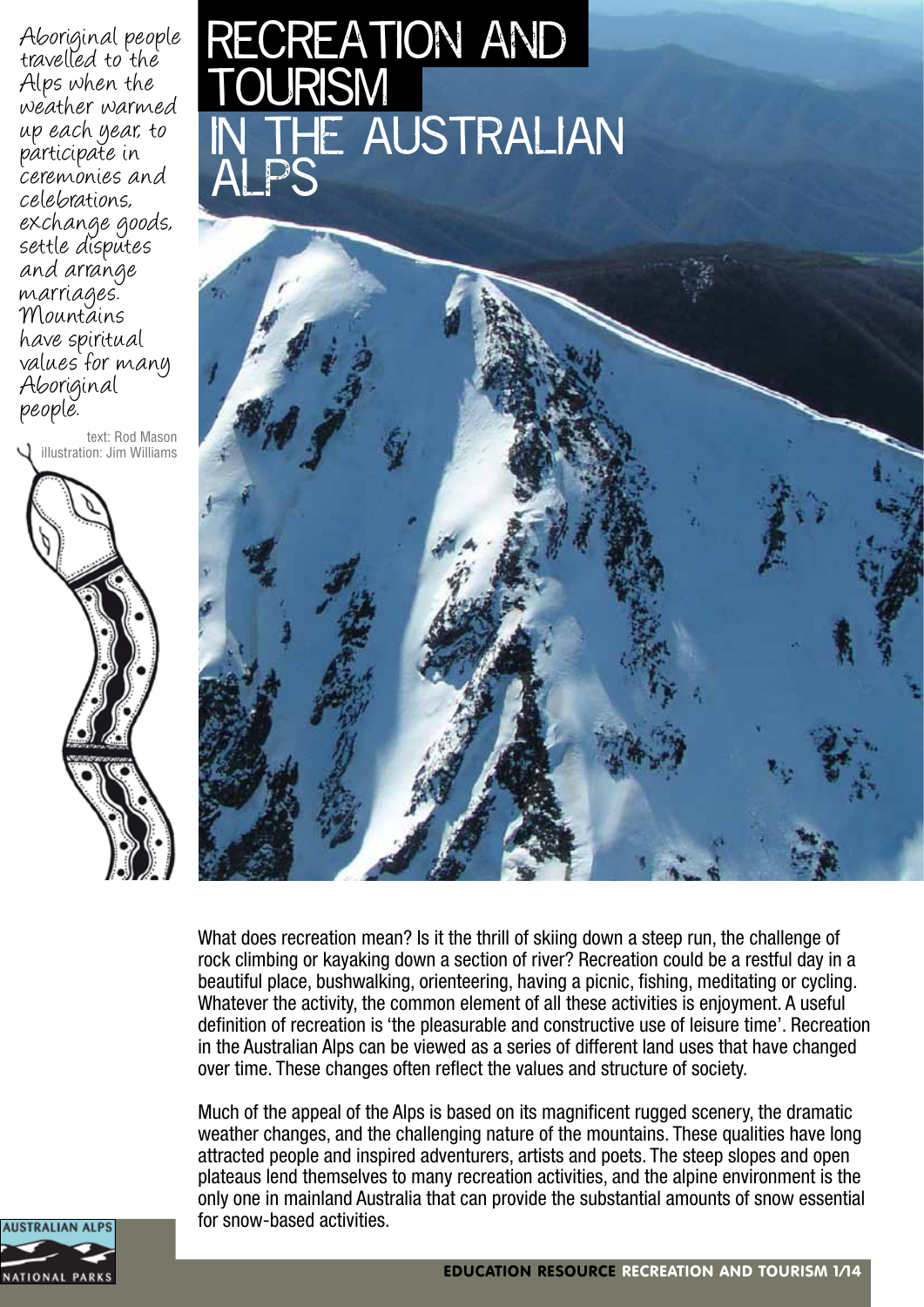### **REATION AND** <u>tourism</u>

The remote qualities of the Australian Alps are also of interest for science, including studies of natural systems, geology, geomorphology and plants and animals. This interest continues to attract another sort of recreationist, the field naturalist and observer of nature.

Europeans first went to the Alps to explore and find new areas for grazing, mining and settlement. Many of these explorers, stockmen, geologists and botanists often found their own special recreational pleasure in the rugged magnificence of the mountains.

Historical accounts illustrate the appreciation and wonder that these men felt for the Alps. Strzelecki, who claimed the first ascent of Mount Kosciuszko, wrote about his experience later:

*Mt Kosciusko is seen cresting the Australian Alps, in all the sublimity of mountain scenery... (it) is one of those few elevations... (which) present the traveller with all that can remunerate fatigue.*

People have continued to value the Alps as a recreational setting, especially in winter. In 1891, the poet Barcroft Boake captured some of the excitement of skiing in 'The Demon Snow Shoes - a Legend of Kiandra':

*The Eucumbene itself lies dead Fast frozen in its narrow bed; While to and fro the people go In silent swiftness o'er the snow His long, lithe snow shoes sped along In easy rhythm to his song: Now slowly circling round the hill, Now speeding downward with a will.*

Today's visitors might use different words to describe their experiences, but the feeling is much the same.

### **SKIING**

Recreation in these early days was low key, a pastime secondary to making a living in the Alps. In the 1860s, miners at Kiandra (NSW) experimented with rough-hewn timber skis on nearby small slopes during the winter. These haphazard skiers were unwittingly introducing skiing to Australia.

Since then, recreation has developed into a major land use of the area. The activities that come under the broad category of recreation are really a series of land uses with varying social, economic and environmental impacts.



Recreation is an important part of contemporary life, and most people now visit the Alps specifically for recreation, rather than enjoying the mountains as part of another core reason for visiting. As a result there has been a growing tendency towards more organised recreational use. In other words, in the early days, recreation was sporadic, individual and ad hoc: stockmen occasionally riding to a summit to admire the view; a local pastoralist heading off, perhaps with a group of friends, for a day of walking in the mountains; miners skiing. In 1907 eminent geologist Edgeworth David described a field trip: 'Before leaving the Blue Lake the party enjoyed some excellent tobogganing on the snow drifts. Enamelled dinner plates served as toboggans' - a very different scenario from the extensive chairlifts, pomas and T-bars of ski resorts today.

#### From the earliest days

Increasing use of the Alps by pastoralists, miners and loggers in the 1800s saw the beginnings of organised recreation. In 1856, miners working the Buckland River goldfield led the first tourist parties of miners up to the plateau to view the striking granite cliffs and tors of

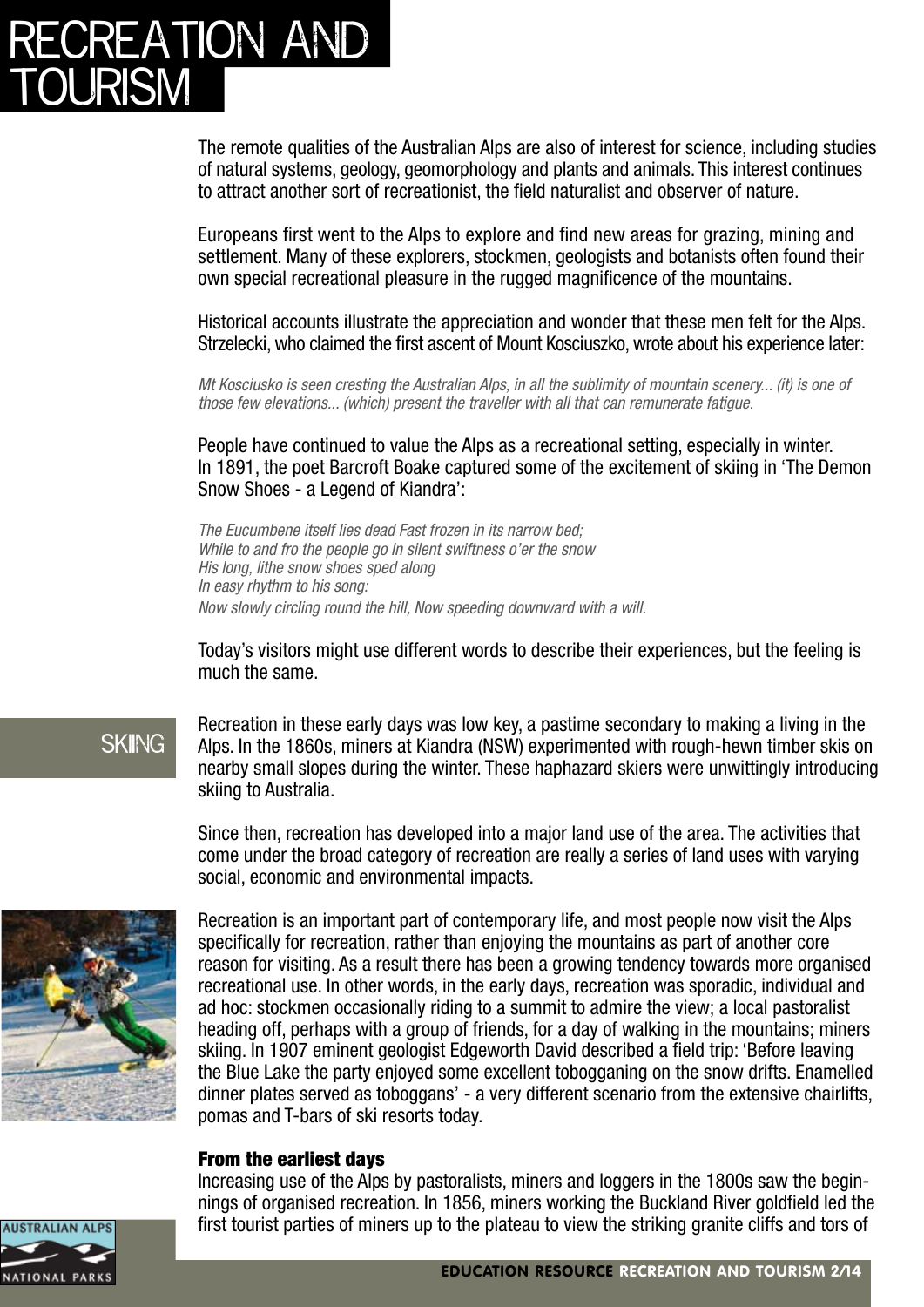### ATION AND <u>TOURISM</u>

Mt Buffalo. In 1887, the Bright Alpine Club was formed to help develop tourist facilities. A few years later the club published the first tourist guidebook to the area.

In 1894, the Melbourne Amateur Walking and Touring Club was formed, and a little later the Mountain Trails Club in Sydney. These early walking clubs were for men only, dedicated to character-building through a life of strenuous outdoor activity and comradeship. The beauty, splendour and solitude of the Australian Alps attracted a steadily increasing group of ramblers who became the region's first bushwalkers. The pioneer long-distance tourer of 100 years ago was very different from today's well- equipped bushwalker.

Some ski trips have ended in tragedy, such as that of four skiers who, in 1936 attempted to ski from Mt Hotham to Mt Bogong. Bad weather hampered their going and Cleeve Cole perished on Mt Bogong. A memorial hut was built which is still used today by skiers and bushwalkers.

#### Bushwalking in the old days

*The tourer of those days carried potatoes, onions, flour, corned beef in a roll, mutton, bacon, tea, oatmeal, sugar and the like. Having no rucksack, all the gear was carried in a bundle (swag)... required items were arranged within a blanket, or bedroll, which after being folded was usually wrapped in a canvas sheet. Rope or leather straps lashed the whole load together... Apart from serving as a general cover for the swag, the canvas sheet doubled as a shelter from precipitation, and was also handy as a ground sheet... It was also a widespread practice to pack newspapers in layers next to the body under the shirt, to keep the wearer warm.* Source: Graeme Wheeler in The Scroggin Eaters, 1991, p. 21–22.

In the 1920s, there was an explosion of activity in the two main forms of recreation in the Alps, skiing and walking. Skiing became an organised sport in NSW, Victoria and the ACT. The Ski Club of Victoria, the Ski Club of Australia, the Millions Ski Club and the Canberra Alpine Club were formed. Previously established walking clubs flourished and large numbers of people visited the Alps to explore the mountains on foot.



**Kiandra skiing, 1870.**

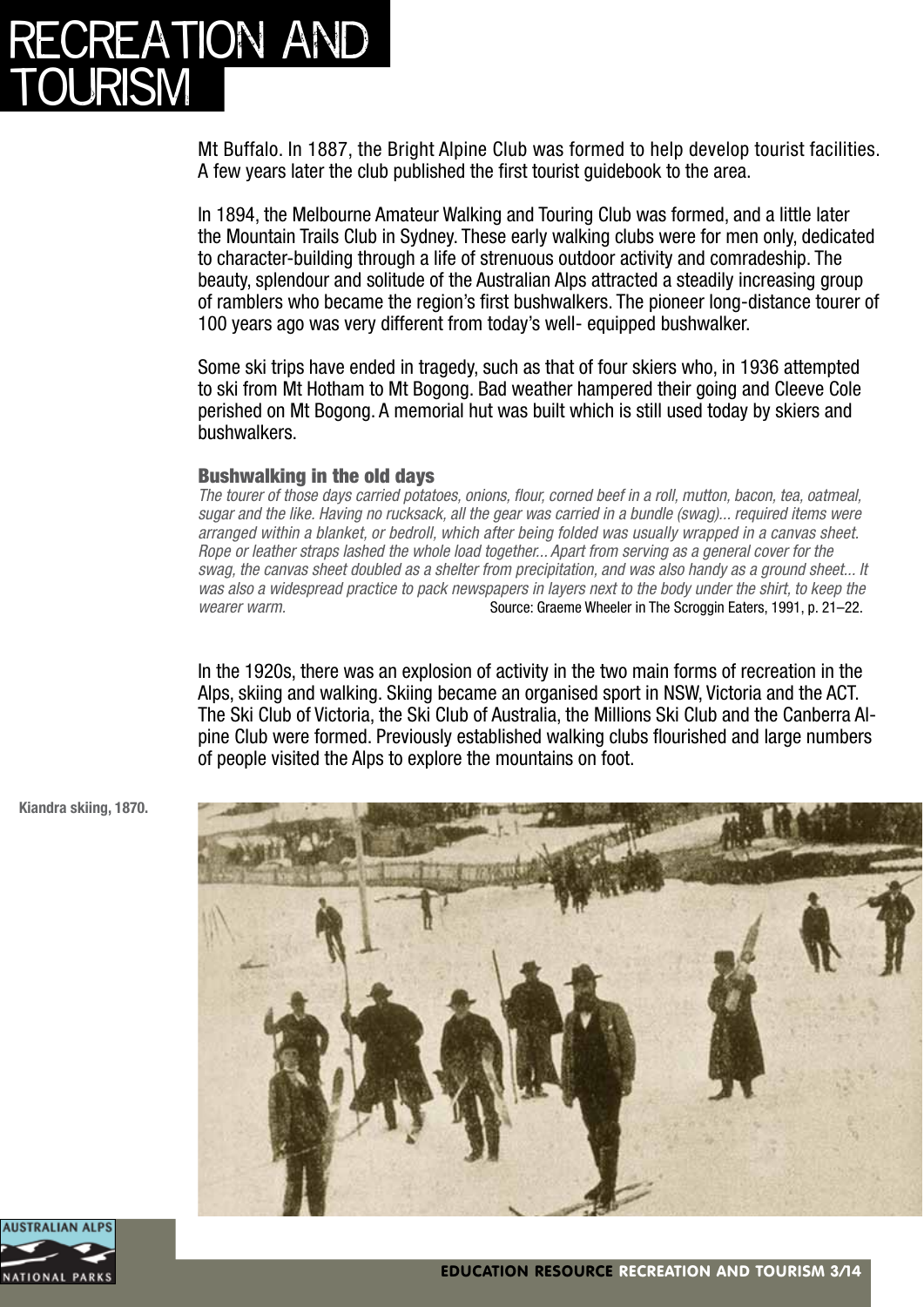## ATION AND <u>TOURISM</u>

#### Crossing the Snowy Mountains on skis Graeme Handley provides a brief account of that first "Kiandra to Kosciuszko" mountain crossing: j

*Skiing had its beginnings in Australia in the mid 1800's when the Ski Club of Kiandra was established in the small mining town of Kiandra at the northern end of the area generally known as the Snowy Mountains. In the early 1920's members of the Ski Club of Australia located at the southern end of the mountains began to speculate about what lay between these two centres of skiing in Australia, and after some exploratory trips in the mid '20's planned to cross the mountains on skis in the winter of 1927. On 28 July 1927 a party comprising Drs. Herbert Schlink, Eric Fisher, John Laidley and Mr. William Gordon from the Ski Club of Australia together with a representative of the Ski Club of Kiandra, Mr. William Hughes set out from Kiandra for the Hotel Kosciuszko. On the fist day they skied from Kiandra to Farm Ridge Hut via the Nine Mile Diggings and Boobee huts, a journey involving a waist deep crossing of the Happy Jacks River. After topping up with supplies left there the previous summer, they set out the following morning for Jagungal Saddle, past the Bulls Peaks to the Tin Hut. Sensing that they were past the worst and in familiar territory, they discarded their sleeping bags and extra weight in the form of food etc at the Tin Hut and made a dash for Pounds*

*Creek Hut. However, they hadn't counted on the weather and were enveloped in fog. Unable to see the major landmarks they were forced to feel their way to Consett Stephen Pass then into the Guthega River which would lead them to the Snowy River and the hut. One mistake and they were out for the night. Fortunately they got it right and found the Snowy River frozen over, thus avoiding another cold river crossing. With the aid of a stiff whisky, they made their way the last quarter mile to Pounds Creek Hut where they slept until 11 the next morning. They found the last leg of the journey to the Hotel Kosciuszko a doddle and arrived back to the adulation of friends and hotel guests. Herbert Schlink's chronicle of the journey can be found in the 1928 Australian Ski Yearbook and is reproduced in Klaus Hueneke's book "Kiandra to Kosciuszko".*

| <b>Date</b> |                                                                                                                                                                                                                                                                                                                            |
|-------------|----------------------------------------------------------------------------------------------------------------------------------------------------------------------------------------------------------------------------------------------------------------------------------------------------------------------------|
| 1856        | 1860-61 Skiing (or snowshoe-ing as it was called) was pioneered in Australia by the miners in<br>Kiandra                                                                                                                                                                                                                   |
| 1887        | The Bright Alpine Club was formed to help develop tourist facilities. A few years later the club<br>published the first tourist guidebook to the area.                                                                                                                                                                     |
| 1894        | The Melbourne Amateur Walking and Touring Club was formed, and a little later the Mountain<br>Trails Club in Sydney. The beauty, splendour and solitude of the Australian Alps continued to at-<br>tract walkers who became the region's first bushwalkers.                                                                |
| 1909        | The NSW Government built the Kosciuszko Hotel at Diggers Creek and the Government Chalet at<br>Yarrangobilly Caves.                                                                                                                                                                                                        |
| 1910        | The Government Chalet at Mount Buffalo in Victoria was built.                                                                                                                                                                                                                                                              |
| 1920s       | Skiing became an organised sport in NSW, Victoria and the ACT. Organisations such as the Ski<br>Club of Victoria, the Ski Club of Australia, the Millions Ski Club and the Canberra Alpine Club<br>were formed. Walking clubs flourished and large numbers of people visited the Alps to explore<br>the mountains on foot. |
| 1930        | A chalet was built at Charlotte Pass.                                                                                                                                                                                                                                                                                      |
| 1938        | A Ski Chalet was built on Mt Franklin in the ACT                                                                                                                                                                                                                                                                           |
| 1950s       | Resort development becomes widespread in Victoria and NSW.                                                                                                                                                                                                                                                                 |
| Present     | Recreation in the Alps has become more organised with the availability of many facilities such as<br>walking tracks, ski runs, visitor centres, ski villages with flats, restaurants and hotels. People can<br>join commercial operators to go on organise sightseeing, walking, horse riding and camping tours.           |



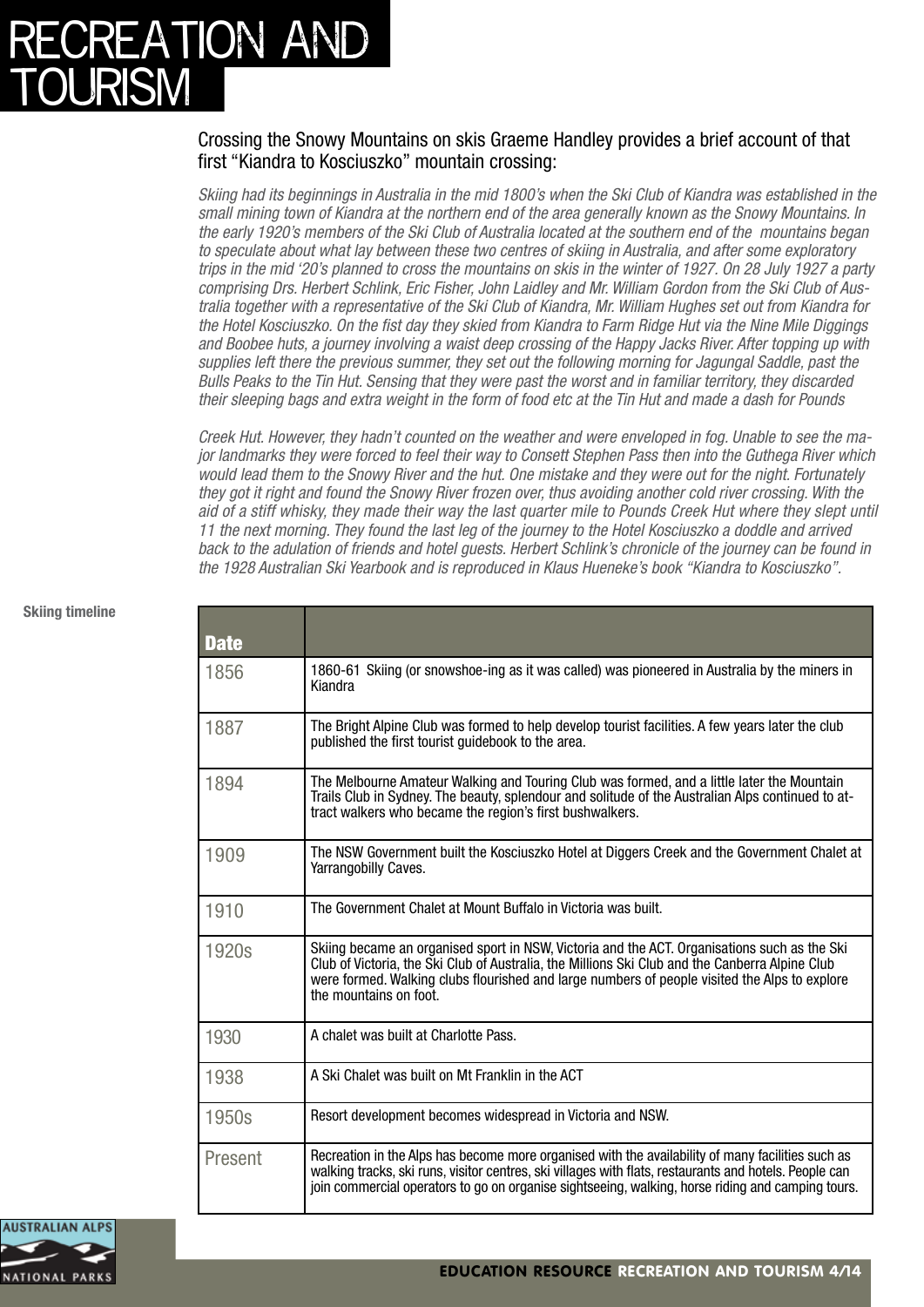## ATION AND <u>TOURISM</u>



Until relatively recent times, movement around the Alps was slow and limited as there were few roads and tracks. People went to towns near the Alps by railway, and consequently were restricted to certain routes and particular destinations. Once they got there, the main means of getting around were via walking and horseriding. Today, a large range of vehicles - from skis and snow mobiles to four-wheel-drives and even helicopters - is available.

Growth of car ownership and the development of roads have brought about the greatest change in access to and mobility in the Australian Alps. Infrastructure for recreation originated from other land uses. The network of walking tracks is partly a legacy from the gold rush days. Roads were first constructed for logging operations, and many of the huts in the Alps were initially built by stockmen tending cattle and sheep. These huts are now used by trailriders, bushwalkers and skiers.

The development of facilities specifically for recreation probably began with the construction of government accommodation chalets in popular areas. In 1909, the NSW Government built the Kosciuszko Hotel at Diggers Creek and the Government Chalet at Yarrangobilly Caves. Later, in 1930, a chalet was built at Charlotte Pass. The Government Chalet at Mount Buffalo in Victoria was built in 1910.



These chalets provided their visitors with an opulent lifestyle, restful days, reading, walking, extensive organised entertainment and formal meals, a marked contrast to the quick visits and takeaway food more common today. The number of beds and style of accommodation remained limited until after World War II, when a growth in tourism led to an expansion in the amount and range of accommodation. In 1952, The Australian Snow Pictorial described accommodation at Kosciuszko as consisting of one large hotel, a camp site and several small huts.

In NSW, the growing interest in skiing became the basis for a tourist industry in the Snowy Mountains. This, and the establishment of a State Tourist Committee in Victoria, spurred on recreational development in the alpine region.

Construction on the Snowy Mountain Hydro-Electric Scheme, which began in 1949 and was completed in 1974, fast-tracked access to the mountains and surrounding districts. Roads were cut though previously inaccessible terrain and dams constructed on all the major rivers. Migrants working on the scheme were proficient skiers and remained to help establish Australia's ski industry.

**Mt Buffalo Chalet.**

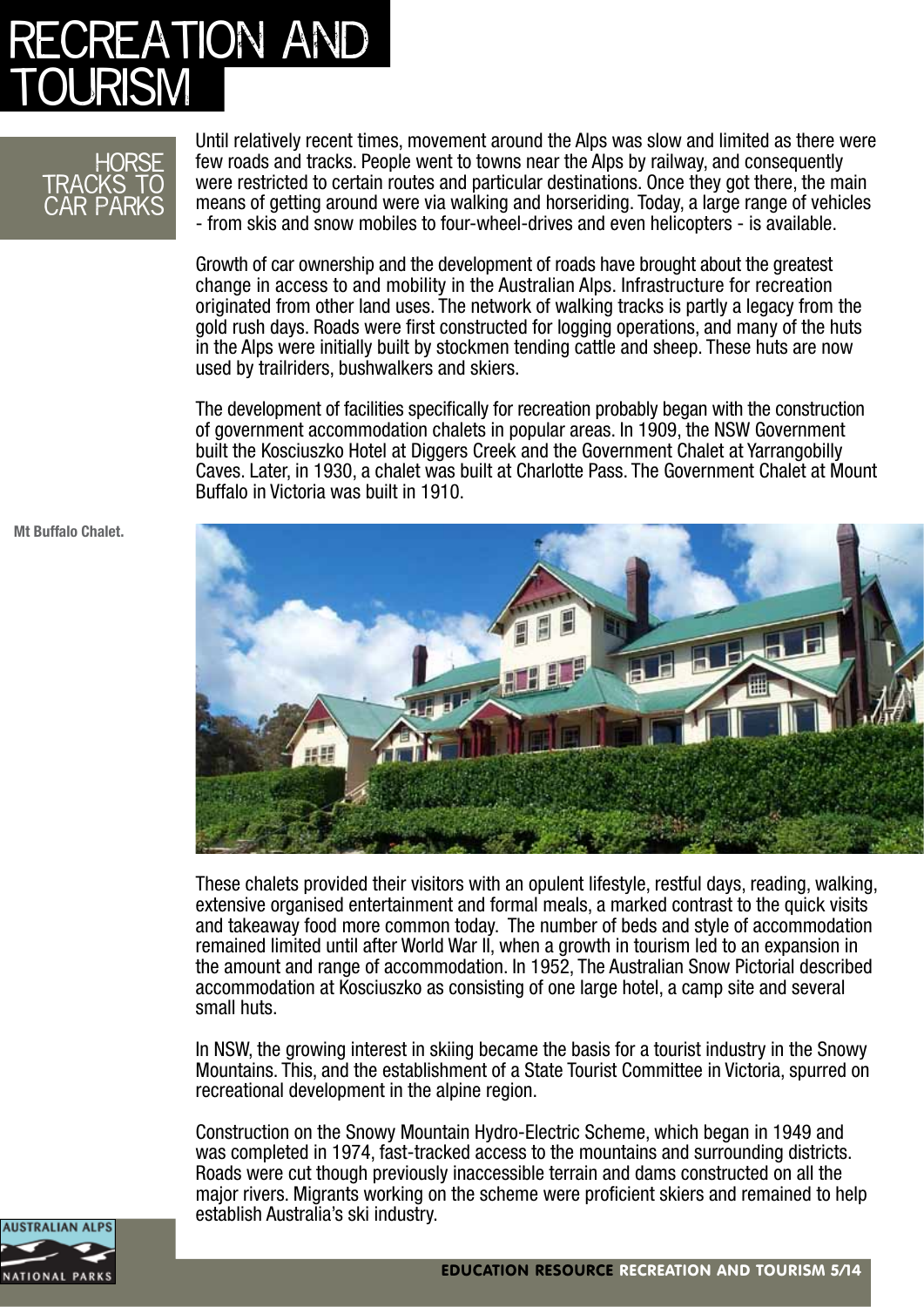## **REATION AND** <u>TOURISM</u>

Today, many recreational facilities are available - walking tracks, ski resorts, visitor centres. A service industry has developed, providing ski villages complete with flats, restaurants and hotels. Commercial operators organise sightseeing, walking, horse riding and camping tours for ever-increasing numbers of people. City-based walking groups, ski clubs and four-wheel-drive clubs set trends, lobby for development of facilities or areas set aside for their activity and influence the government on decisions about the use of public land.

Most of the development and construction in the Australian Alps is driven by the need for facilities for recreational purposes, usually for brief visits. There are ski resorts and ski runs on several of the high peaks, roads are maintained and cleared of snow to provide access for sightseers to remote areas, and picnic and camping areas with accompanying facilities are dotted throughout the Alps. The tourist accommodation and service industry is now the major growth industry in the towns in and around the Alps.

The major ski resorts within Kosciuszko National Park are: Perisher (including Perisher Valley, Smiggin Holes, Guthega and Blue Cow), Thredbo, Mt Selwyn and Charlotte Pass.

The Victorian Ski Resorts are Falls Creek, Mt Hotham, Mt Buller, Mt Buffalo, Lake Mountain, Mt Stirling and Mt Baw Baw



*Formerly called 'The Alpine Walking Track', the 'Australian Alps Walking Track' is a long track that passes through the mountains of Victoria, New South Wales and the ACT. It is primarily a wilderness style walk as it passes through natural landscapes and there are no major facilities.*

*The track essentially follows the crest of the alpine range (the Alps) from southern Victoria through to the Australian Capital Territory (ACT). On the way it crosses all the highest mountain regions from the Baw Baw Plateau, the Mt Howitt area, the Bogong High Plains, the Cobberras then the Kosciuszko National Park and finally into the Namadgi National Park near Canberra.*

*In many ways, it is the grandest and most difficult of all the long distance tracks in Australia... The entire route takes about 50 to 70 days to complete depending on the number of rest days. As this is an alpine area with variable weather, it is suggested to build in extra days to wait out poor weather. There are not just many tough climbs, the track crosses a number of rivers which have to waded or crossed by rough log bridges. Long sections of the track also have no markers as it passes through wilderness areas... Tents are essential - there are only a couple of huts along the track.*

*The first suggestion of a long distance walking track in Victoria was made in 1948 by the Field Naturalist Club of Victoria. This was accepted and proposals of routes were put forward by the Parliamentary State Development Committee in 1952. In 1954 Alam Strom walked from Mt Erica in Victoria to Tidbinbilla near Canberra and proposed the route to extend all the way through to Canberra. This was published by the National Parks Association of NSW. However there was little support at the time by bushwalkers and the idea languished. Many walkers felt that the wild areas should be left the way they were and a formal track was not needed. At that stage bushwalkers felt that the wilderness would last forever and that a track would destroy the wilderness values.*

Extract from: John Chapman, 'Australian Alps Walking Tracks' at http://www.john.chapman.name/vic-alpt.html

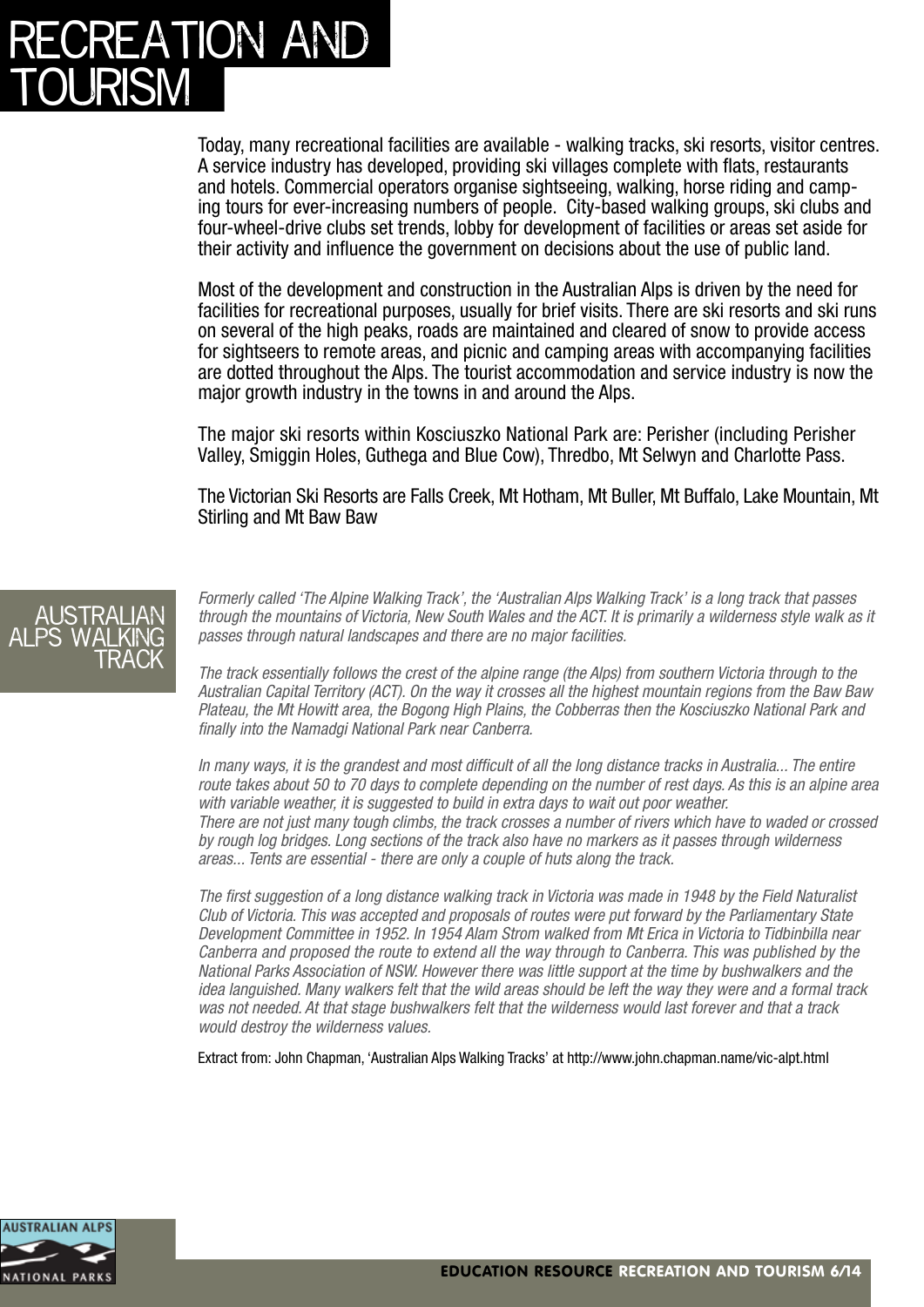## **ECREATION AND** <u>TOURISM</u>

### **NATIONA ANDSCAPES**

The Australian Alps was recognised as a major Australian tourism attraction when it was included in Australia's ten top national landscapes and included in the National Australian Landscape listing in June 2008.

Australian National Landscapes is a partnership project between Tourism Australia and Parks Australia with an aim of building a link between tourism and conservation and promoting these landscapes to the international tourism market.

Australian National Landscapes go beyond individual national park boundaries and have been identified for their natural, cultural and spiritual assets that are distinctive to Australia. The project provides as a framework to consider tourism infrastructure, conservation and marketing in a united way, encouraging partnerships not determined by borders.

Under an Australian National Landscapes listing:

• tourism agencies, conservation agencies, infrastructure agencies and local government are collectively responsible for the conservation and enhancement of Australia's outstanding natural and cultural experiences for the future.

• awareness is raised and visitation encouraged to these landscapes by Australia's global target market to achieve positive social, economic and environmental outcomes.

• each landscape's natural and cultural experiences are encouraged to meet the target market expectations.



**Granite Tors on Mt Kosciuszko.**

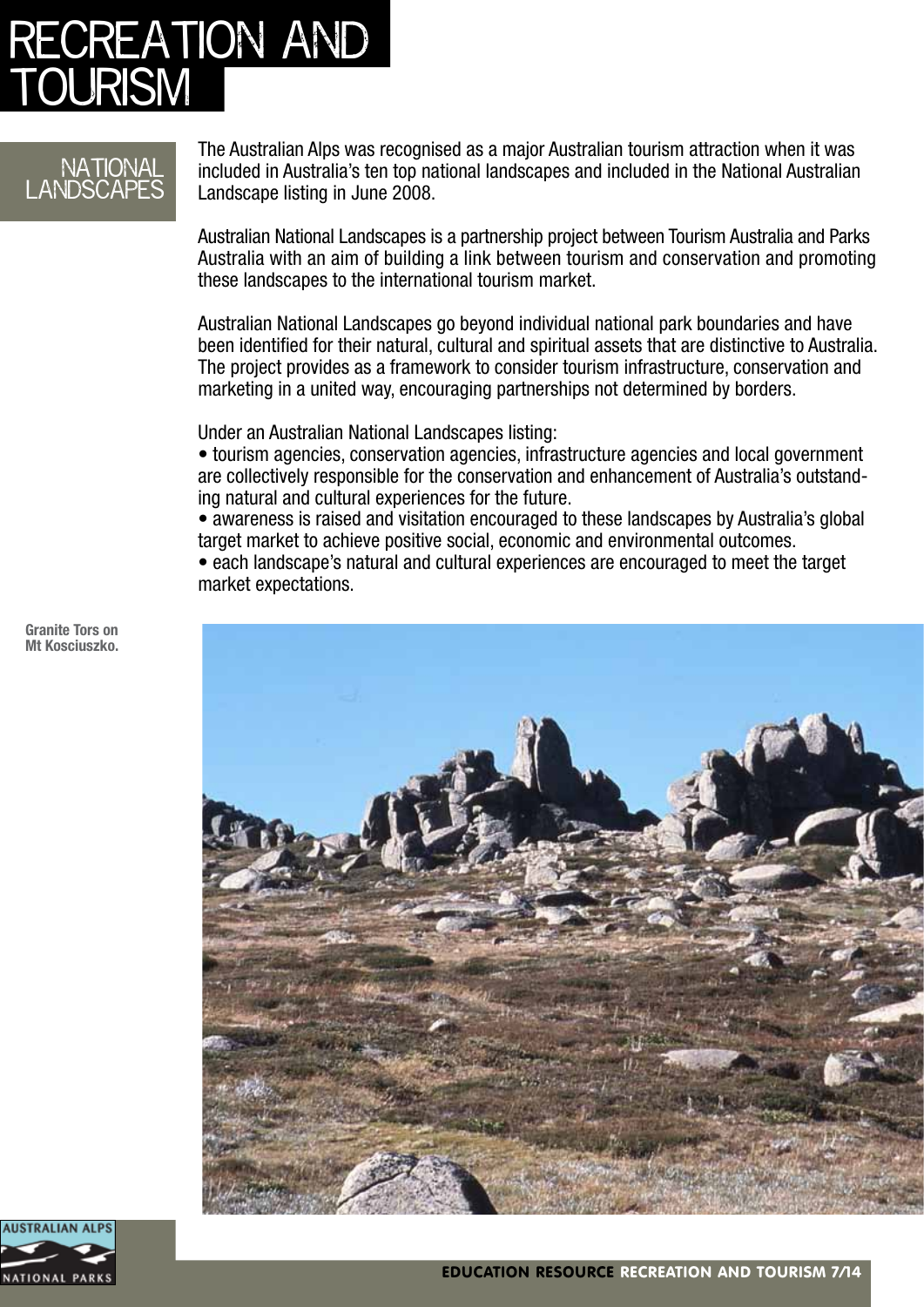## **REATION AND** )I IRISI

### **MAINTAINING** a balance

Early recreationists were among those who fought for the protection of large areas of the Australian Alps through the establishment of parks for nature conservation and public recreation. Today, these are two of the major land uses of the Australian Alps. And as Australia's population is growing, so is the demand for outdoor recreation.

Statistics of visitor numbers and visitor surveys for individual parks in the Alps show increases both in visitors and in the range of activities in which they take part. This increase places increasing demands on the Alps for access and services. Hence a balance needs to be achieved so that these recreational pressures do not threaten the natural values that are often the very reason for visiting the Alps in the first place.

In the last few years there has been a move towards ecotourism - ecologically sustainable tourism where the focus is on learning and caring about the natural world. This will perhaps go some way to protecting the integrity of the Alps while still allowing people to enjoy this natural area both now and in the future.

Much of the public land in the Alps is administered under the appropriate Acts of Parliament for the national parks of each state and the ACT. In each Act, the promotion of use and enjoyment of national parks is an objective. The Commonwealth also has legislation covering the Australian Alps - notably the Environment Protection Biodiversity Conservation Act (EPBC Act) which protects areas of National Heritage as well as endangered plants and animals. In managing public land, the relevant land management agencies aim to provide a wide range of recreational opportunities, but at the same time preserve and protect the natural environment.



Changing socio-economic factors have had a major effect on the recreational use of the Australian Alps. These factors include more leisure time and money to spend on recreation, a growth in tourism, and increasingly sophisticated equipment that has increased and diversified leisure opportunities.

Recreation activities in the Alps today range from those like downhill skiing and snowboarding that require highly developed facilities to those such as walking, kayaking and ski touring that are usually enjoyed in a natural setting without intensive development.

Technology has allowed the ski industry in particular to burgeon, with the development of equipment such as tows for ski slopes, snow-making machines and snow vehicles, and construction of ski runs and residential facilities that enable people to stay comfortably for long periods in alpine environments.

Changing perceptions of the economic value of the Alps have in turn affected recreational use. Formerly, the economic value of the Alps was in the use of natural resources through grazing, mining and forestry. Now it is increasingly seen to be in recreational use through commercial activities such as the skiing industry, horse trail rides, accommodation and so on.

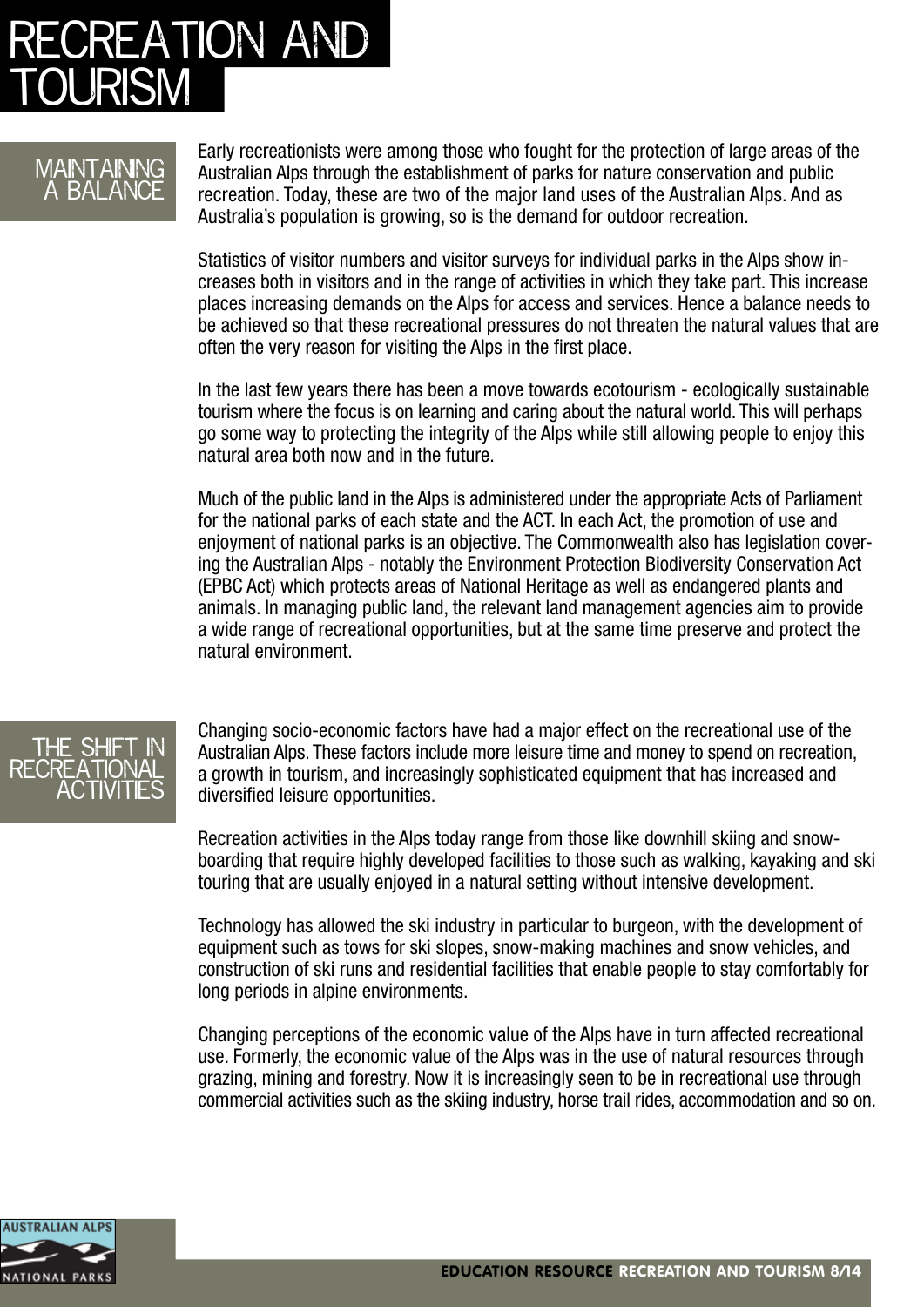## **ECREATION AND )I IRISI**

### **RECREATIONAL IMPACTS**

Demands by growing numbers of visitors for recreation opportunities, as well as the demands of other land uses in the alpine area, have created conflicts and challenges that public land management agencies have to address. The various recreation activities differ in their requirements for types of land, size of area, and site location. They also differ in their impact on the land or on other recreation activities.

Generally, any one activity pursued at a low level of intensity poses little threat to the environment, and seldom conflicts with other activities. With increasing intensity of use, conflicts and challenges begin to emerge.

There is a general recreation pattern that outdoor enthusiasts follow and which leads to potential conflict. After an introduction to an activity in relatively civilised or developed settings, the recreationist begins to specialise and seek out increasingly remote settings. For four-wheel- drivers, these are tracks further away from popular roads; for walkers, these are areas remote from vehicle or horse access and from other walkers.

As numbers of recreationists grow, increasing pressures are being placed on the more remote parts of the Alps. More people seek experiences in a setting free of the obvious intrusions of past and present land uses. They want to feel a part of nature, and to be in an environment essentially unaltered by human intervention or presence.

Land management agencies have met this range of needs through zoning for a range of needs from intensive to very remote. At the 'very remote' end of this spectrum, in all three States and Territory, there are Wilderness Areas. The main objective of wilderness is to conserve part of the natural environment in as pristine condition as possible.

Part of the value of such areas is that they can provide high-quality, self- reliant recreational experiences. Wilderness recreation is compatible with wilderness zoning as it requires land that retains its primeval character and is without improvements or management presence. Wilderness areas in the Alps include several large cross-border zones such as Bimberi Wilderness which links Namadgi and Kosciuszko national parks, and the Pilot and Byadbo wildernesses that are now linked with the Indi, Cobberas and Tingaringy wilderness zones in Victoria. An issue often debated in decision-making about wilderness is just how much of a park can be designated as wilderness as opposed to being available for other uses, including recreation activities. Another discussion point is that of acceptable uses. For example, are activities that involve the presence of an introduced animal, such as horse riding, or the use of firearms, such as deer stalking, acceptable?

**Byadbo wilderness**



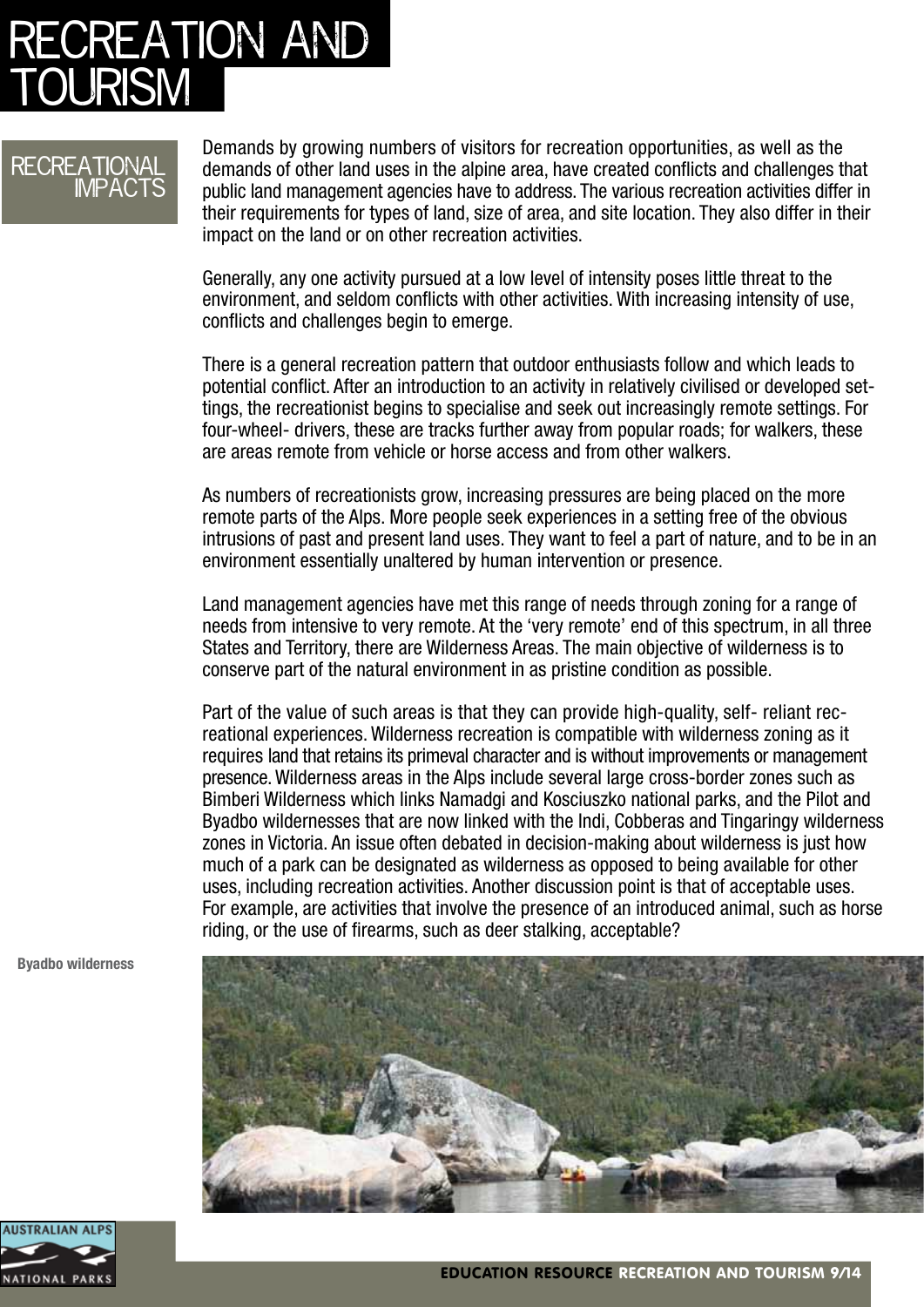## **:CREATION AND JURISM**

#### **MANAGEMENT** by whom for whom?

Awareness of these issues is becoming more common. Land managers have to accommodate and control different uses and expectations in such a way as to protect valuable natural resources but still provide for quality recreation.

Most of the Australian High Country is public land. Management of recreation as a land use is therefore the responsibility of State government and Territory government land management agencies.

Within the public land of the Alps there are areas of different land category such as national parks, state forests and alpine resorts. These public lands have different management objectives as directed by their relevant Acts, and in some cases are managed by different agencies.

For example, Parks Victoria manages the Alpine National Park but the Victorian Alpine Resorts Co-ordinating Council (VARCC) overseas the management of the adjoining alpine resorts. The objective of both Parks Victoria and the VARCC and individual mountain management boards is to protect the natural environment and provide for public recreation, enjoyment and use of the land. Parks Victoria has to manage the park for a very broad range of purposes; the VARCC and individual boards' main focus is provision for intensive use associated with winter sports. This means that it is particularly concerned with issues such as providing ski slopes and infrastructure needs to cater for large numbers of visitors to the resorts. For example, the need for car parking and effluent disposal has to be considered.

#### **PI ANNI** and MONT RING

Acts of Parliament for national parks require the appropriate land management agencies to prepare a management plan for each park. The aim is to identify, understand, balance and control land uses to ensure the protection of the natural environment into the future. The plans set out ways to use the park for recreation activities without impairing the natural environment.

The protection and preservation of the natural environment is of primary concern in a national park, and so the effects of recreation activities are of major concern for the managers. These effects can be environmental, including effects on soils, vegetation, water quality and wildlife, or social: access to parks, encounters with other visitors, incompatible activities, presence of facilities and evidence of management practices. Various indicators are used to measure these effects.

#### Carrying capacity

Inappropriate levels of recreational use can lead to environmental damage. Damage can be minimized by measuring the capacity of an area for recreational activities and either restricting its use to that capacity or providing facilities that will minimise damage. An example is the metal walk way which walkers use to walk from Thredbo to Mount Kosciuszko. It was put in to stop erosion on the track but still allow many people to climb our highest mountain. 'Recreational carrying capacity' is the type and level of use that can be supported without causing excessive damage to the physical environment or diminishing the quality of the user's recreation experience.

#### Monitoring and evaluation programs

Monitoring programs can help determine the environmental and social impacts of recreation activities. Quantitative monitoring includes collecting visitor statistics and measuring impacts on vegetation and soils. Qualitative monitoring involves site inspections, observations, and surveys seeking opinions on the needs and expectations of visitors.

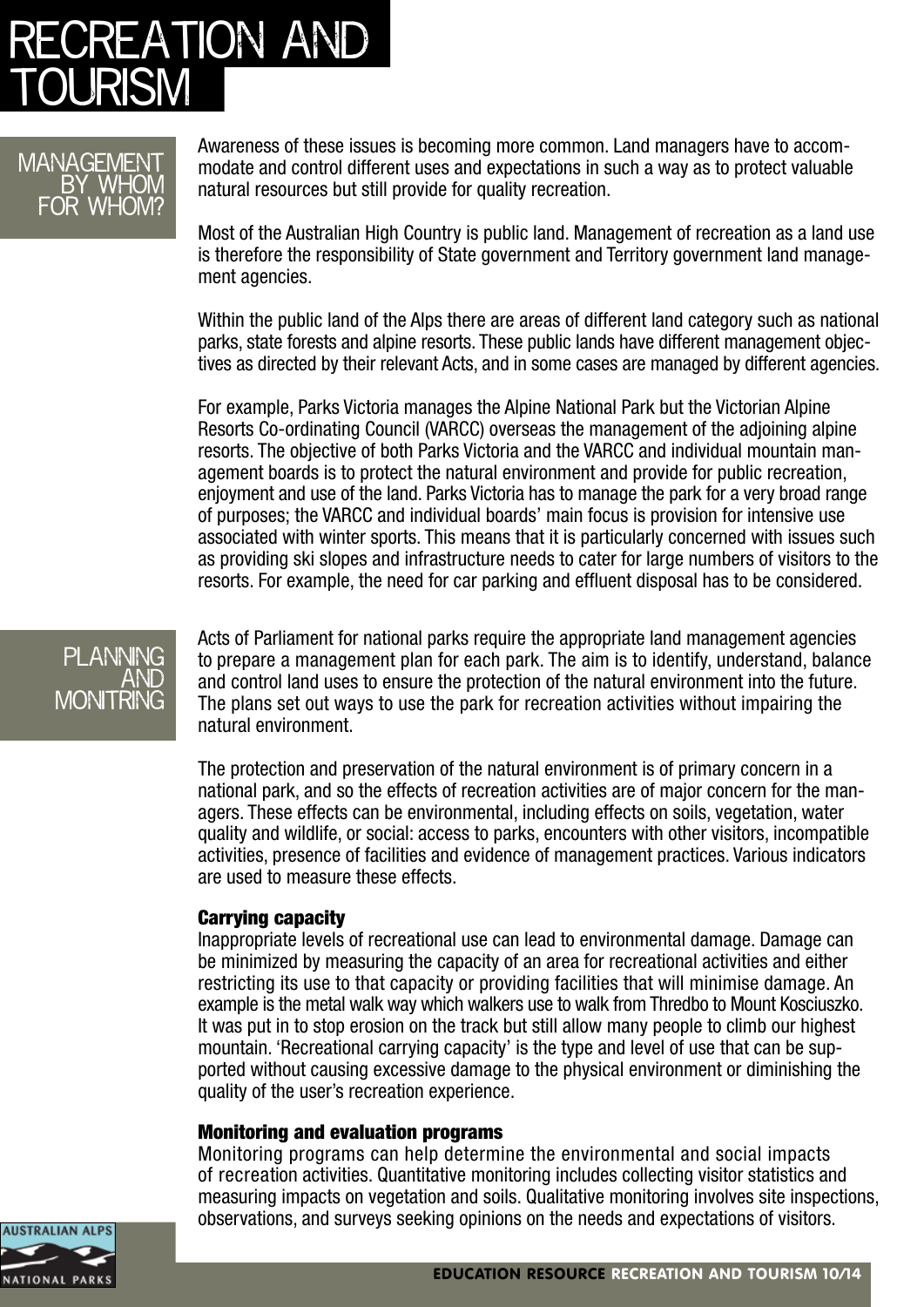## **CREATION AND** )I IRISI

#### Management strategies

Management plans and strategies for the Australian Alps refer to recreation as part of the park's management objectives. A range of management strategies can be used when visitor impacts on the environment are potentially unacceptable. Organised recreation and tourism focusing on public land attractions in the Alps began in the 1850s when tourist parties first visited Mount Buffalo in Victoria. Sightseeing and walking were the main recreation activities in the early days. The demand for facilities and accommodation resulted in the establishment at the turn of the century of a number of large accommodation places in well-visited areas such as the Yarrangobilly Caves and Charlotte Pass in NSW.

Since then, the growth of tourism and recreation has led to increasing numbers of visitors, and a variety of facilities on public land, ranging from ski resorts to walking tracks. The environmental impact of such facilities depends on their scale and the intensity of visitor use. A large resort in a sensitive area, such as above the snowline, can have a major impact. A walking track, on the other hand, can have minimal impact, depending on location and how much it is used.



Plan ahead and think before your trip - about weather, equipment and safety. Planning can make all the difference. Make sure you'll be safe and comfortable throughout your trip by knowing where you're going, what you need to take and what you need to do. Take warm, waterproof clothing so you're prepared for sudden changes in conditions. If staying out overnight, a good tent and sleeping bag will keep you safe and comfortable and you won't have to depend on fires for warmth. Always plan to have as little impact on the bush as possible.

**Use a fuel stove** - quicker and cleaner for you, better for the bush.

Compared to campfires, fuel stoves are much quicker and easier to use - especially in wet weather. They cook faster and don't leave unsightly and long-lasting scars on the landscape. And of course escaped campfires have led to disastrous bushfires. Collecting wood and fallen branches or twigs disturbs and destroys the local plants, animals and their habitat. In alpine areas where the growing season is short, such habitats are replaced very slowly, if at all. Barbecues must be used where provided. If you do use an established fireplace, always be very careful to safeguard against the fire escaping. Keep the fire small and don't ring it with stones. (All rocks provide habitat and river rocks can explode!) Use as little wood as possible - remember it provides homes for many of the Alps' tiny plants and animals. Be absolutely sure the fire is out before you leave - Use water, not soil, to put out your fire and always check that the ground beneath the coals is completely cold.

**Carry it in, carry it out** - whatever it is. Don't burn, bury or leave anything.

Many kinds of rubbish can be created during a trip - food scraps, empty cans and packets, used matches, plastic bread ties, sanitary pads, tampons, condoms, cigarette butts - so please be sure that none of it ends up as litter. Most rubbish does not decompose, even if it's buried or burnt. Instead it just stays where it's left, creating an eyesore and a mess. Worse still, it washes into watercourses and pollutes them, or animals may try to eat it and harm themselves. So always do the right thing and carry rubbish bags with you to take out everything that you bring in. And if you really care, be prepared to collect any litter that you see during your trip.

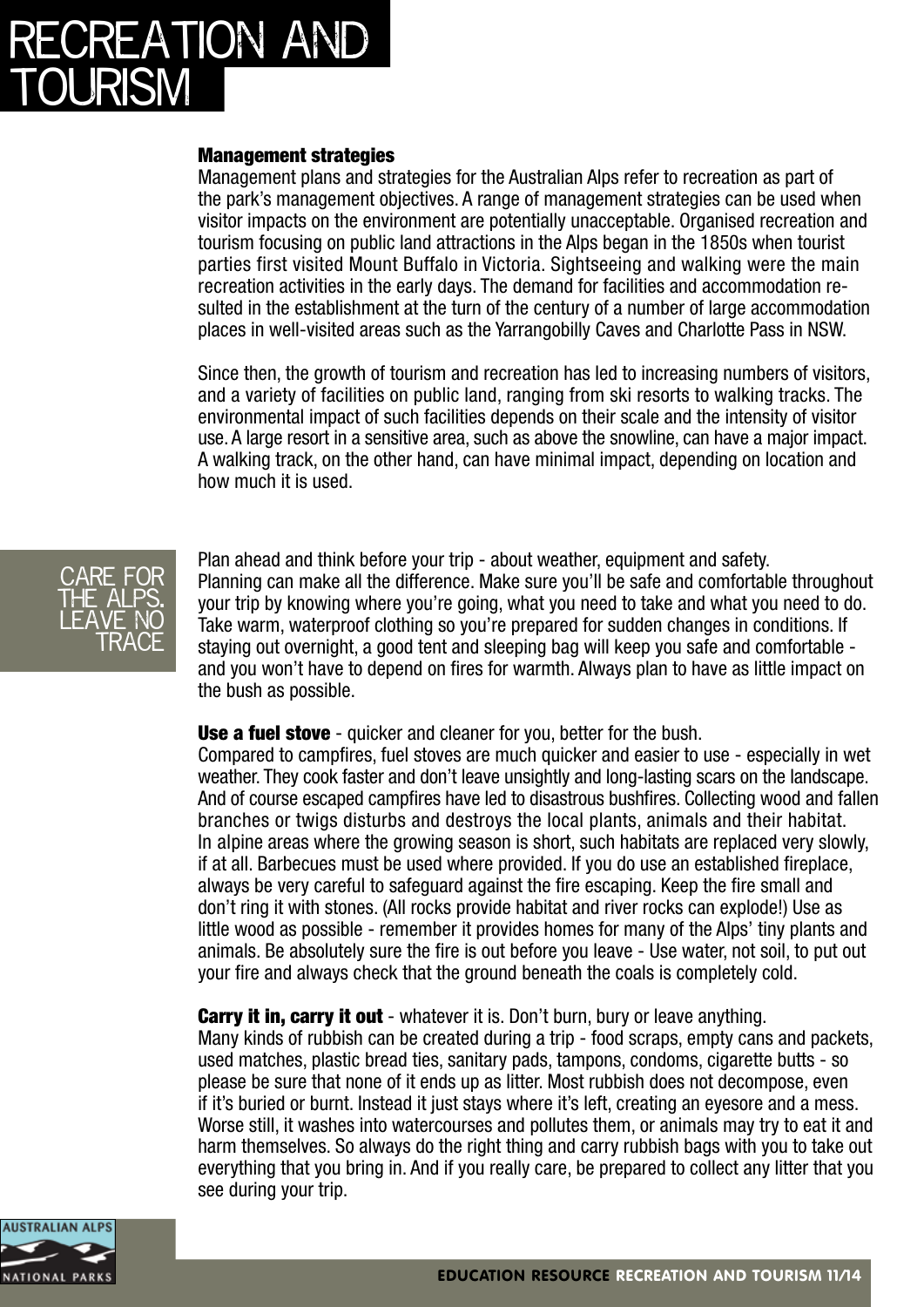# ATION AND tourism

Got to 'go'? Use a toilet or take a walk. With so many people visiting the Alps - and the potential for spread of infectious diseases - the management of human waste is a serious issue. If faeces, urine or toilet paper gets into the water supply, or are uncovered by animals, the results are very unsightly - and potentially very dangerous for both people and animals. Carelessness upstream could affect you downstream! So if there is a nearby toilet, use it. Where there are no toilets, walk at least 100 paces away from creeks, lakes, campsites and tracks, dig a hole as deep as your trowel/hand (about 15 cm) then bury your waste and the toilet paper very carefully.

Stay on track - even if it's muddy or dusty. Don't widen tracks or take shortcuts. Whether walking, riding or driving, follow all formed tracks, even if they are muddy or dusty. Please don't be tempted to cut corners or travel right on the edges. This just makes the tracks wider and increases the impact on the bush. Shortcuts can cause erosion and scars on the landscape, especially on steep, zigzag paths, and eventually may confuse people as to which is the real path. But there aren't tracks everywhere in the Alps so please don't create new ones. Where there isn't a track, groups should spread out so that people don't walk in exactly the same places. Many plants can survive being stepped on just once, but are destroyed if trampled by several feet. It's even better to stay on rocks and hard ground wherever possible and avoid fragile vegetation, like Sphagnum Moss and Cushion Plants.

**Respect heritage** - places are a link to memories of people and the past. Within the Australian Alps there are many sites, places and landscapes with Aboriginal and historic cultural heritage value. These may be Aboriginal rock paintings, scar trees, artefact scatters, axe grinding grooves and pathways; or historic huts, yards, mining equipment, arboreta and border markers. Huts in particular, were often located in areas used as camp sites by Aboriginal people. Please do not souvenir any articles or artefacts and leave the hut environs undisturbed.

**Enjoy the Alps but leave no trace.** Walking, driving, camping, skiing, riding, climbing, paddling - whatever you do, aim to leave no trace. No matter what kind of activities you enjoy in the Alps, you can minimise the impacts you have on the environment by following the simple guidelines described here. Challenge yourself to leave as little trace of your visit as possible. It's all about caring for the Alps now - then they'll be just as wonderful in the future.



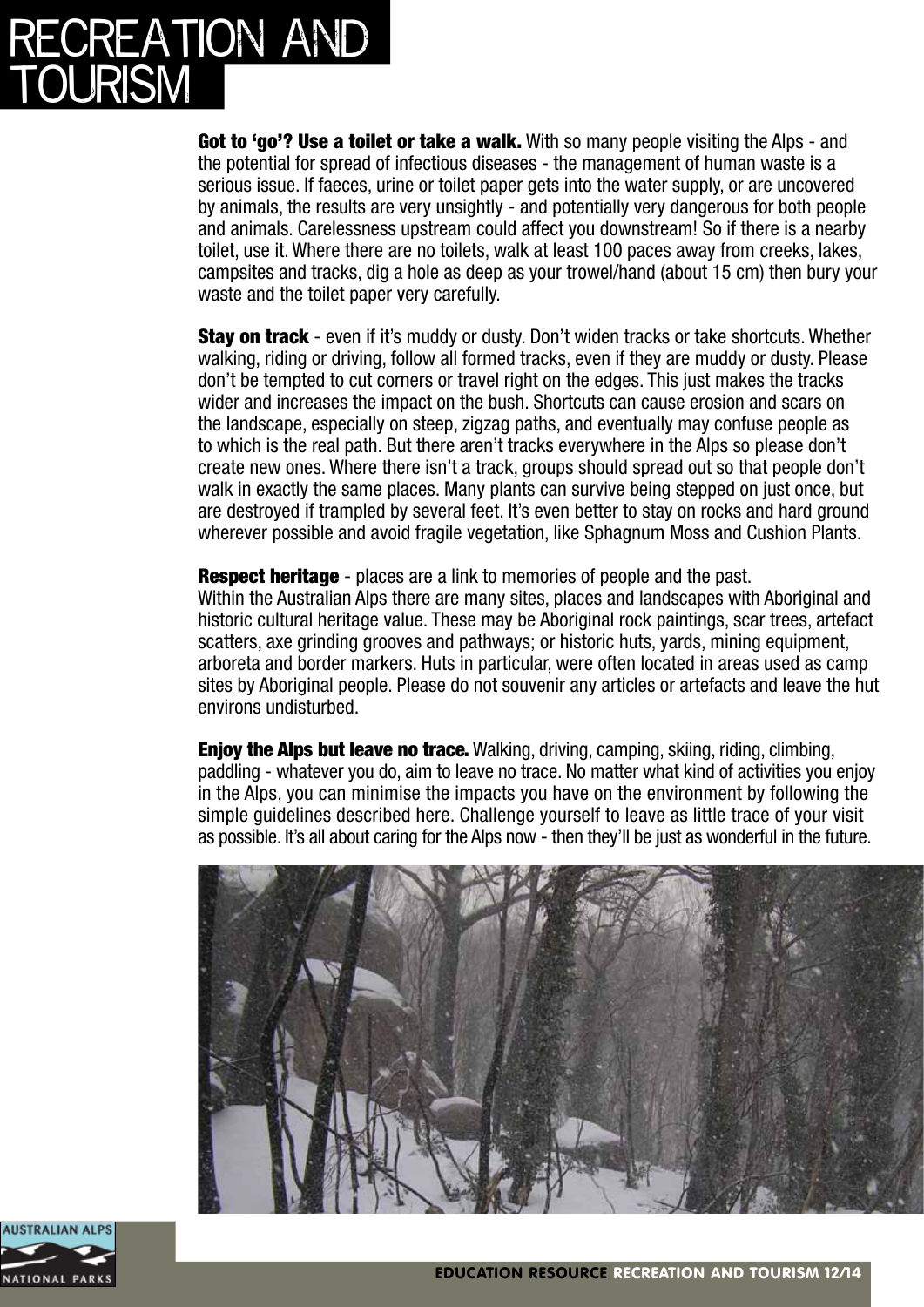### ATION AN <u>tourism</u>

### References

ACT Parks and Conservation Service (1986) *Namadgi National Park Management Plan*, ACT Government, Canberra.

Cairnes, L. with the Australian Alps Liaison Committee (2004) Australian Alps Strategic Plan 2004 – 2007, Australian Alps Liaison Committee.

Boake, B. 'The Demon Snow Shoes: a Legend of Kiandra', reproduced at http://whitewolf.newcastle.edu.au/words/authors/B/BoakeBarcroft/verse/snow shoes.html, sourced: May 2005.

David, T. W. E. (1901) in David, T. W. E. & Helm, R. *Geographical Notes on Kosciusko with Special Reference to Evidences of Glacial Action*, Pitman Edward Fisher, Sydney.

Hancock, W.K. (1972) *Discovering Monaro: a Study of Man's Impact on his Environment*, Cambridge Uni Press, Cambridge.

Johnson, D. (1974) *The Alps at the Crossroads*, Victorian National Parks Association, Carlton.

David, G. (1990) 'Alpine Resorts: the management challenges' in *Trees and Natural Resources*, vol. 32 (2): pp. 6-8.

Department of Conservation and Environment, (1992) *Alpine National Park Management Plan*, Dartmouth Unit, Cobberas-Tingaringy Unit, Wonnangatta- Moroka Unit, Bogong Unit.

National Parks and Wildlife Service, NSW (2004) *Kosciusko National Park Draft Plan of Management*, Queanbeyan.

National Parks and Wildlife Service, NSW (1990) *Ski 2000 Discussion Paper*, Hursville.

Land Conservation Council (1990) *Wilderness, Special Investigation Descriptive Report*, Land Conservation Council, Melbourne.

Perisher Blue (2002) Ski Slope Master Plan for the Perisher Blue Ski Resort. Sourced at: http://www.perisherblue.com.au/winter/resort\_development/pdf/chap1- 18/chapter\_01.pdf, sourced: December 2004.

Strzelecki, P. D. de (1845) *Physical Description of New South Wales and Van Diemen's Land*, Longman, Brown, Green and Longmans, London.

Wheeler, G. (1991) *The Scroggin Eaters: a History of Bushwalking in Victoria*, to 1989, Federation of Victorian Walking Clubs Inc., Melbourne.

### **GLOSSARY**

**Barcroft Boake:** a poet, was born in Sydney, NSW, in 1866. His father was a photographer who had migrated from Ireland. Boake began working as a surveyor's assistant in the Snowy River country in 1886. After this he became a boundary rider and drover on a cattle station. Despite his obvious love of the bush, in 1891 he returned to Sydney to sort family problems. Unfortunately these personal and financial problems became too much for him and, as a result, on 2 May 1892, he disappeared from home. Eight days later his body was found, at Folly Point in the Middle Harbour scrub, hanging by the neck from a stockwhip. Boake published poems such as *Where the Dead Men Lie*.

**Cleve Cole:** a Victorian skiing pioneer, is remembered by alpine campers via the stone hut that bears his name, sited on Mount Bogong at the top of Camp Valley, two minutes walk from Camp Creek. The hut is dedicated to the first winter ascent of Mount Bogong by Cleve Cole in August 1928. Cleve Cole was to die in the winter of 1936 after being trapped on the same mountain. Malcolm McColl, the hut's architect, designed the building in 1936 and construction began in February 1937 using materials hauled up the mountain by packhorses.